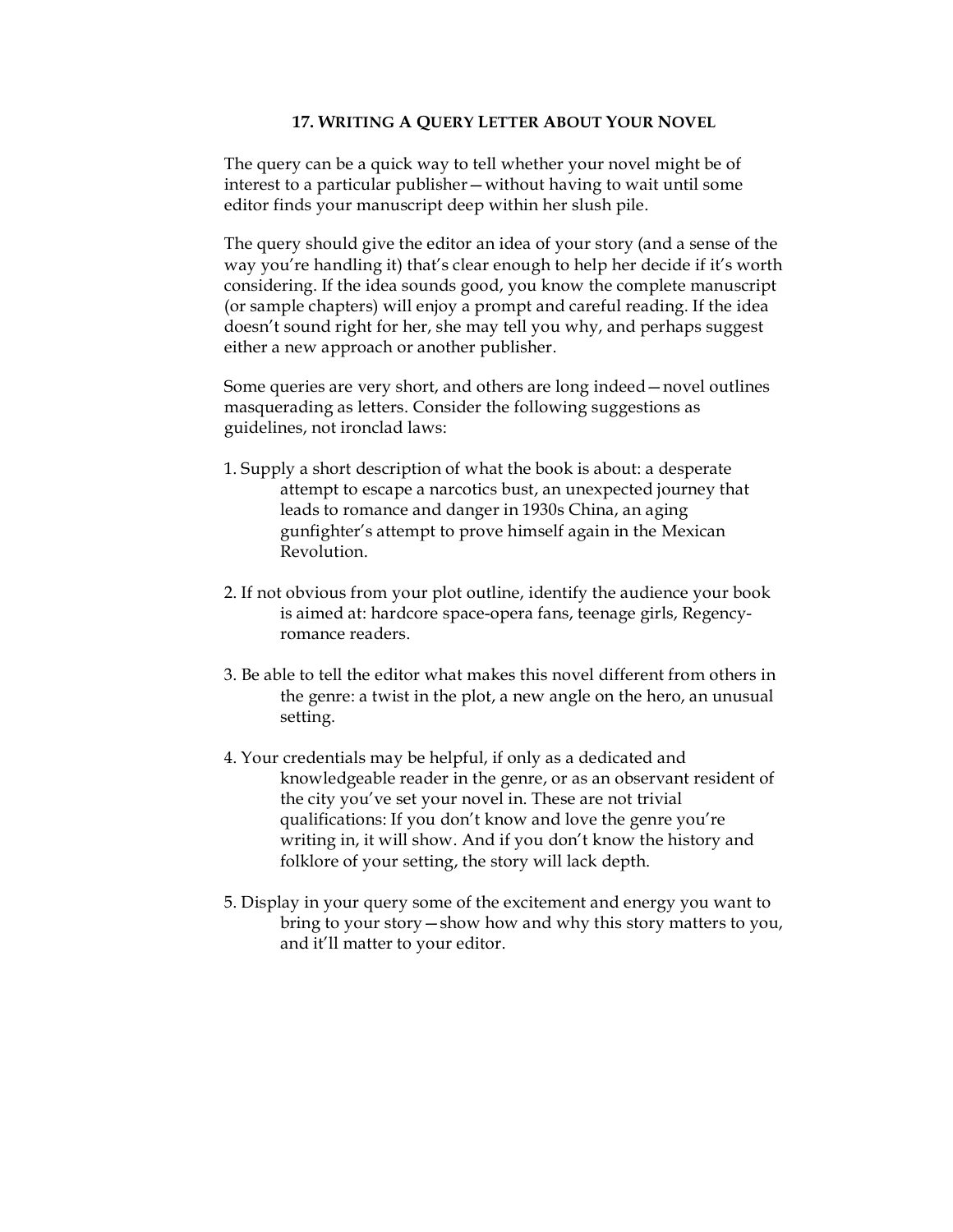## **The Letter Itself:**

Ideally, your query letter ought to run to a page or a little more, organized something like this:

- First paragraph: Tell us what kind of novel you've written, or are now writing. How long is it, when and where is it set? Describe the hero and heroine, and perhaps one or two other major characters. What's their predicament? How are they proposing to get out of it? And why should we care—that is, what's at stake?
- Second paragraph: Describe what happens in the middle of the novel how your characters interact, what conflicts arise among them.
- Third paragraph: The resolution of the novel—the climax and its outcome, and tying up loose ends.
- Fourth paragraph: Why this story interests you, what your qualifications are for writing it, and some questions for the editor: If this story interests you, would you like the whole ms., or an outline and sample chapters? Do you have any specific ms. requirements I should be aware of?

Obviously this pattern will vary depending on the nature of the query: If you've included an outline and sample chapters, the plot summary will be very brief or nonexistent, and the query will focus on your background and your questions for the editor. If the book is completed, the plot summary will be easier to supply than if you have only a rough idea of where the book is going.

The query letter is a blurb for your novel, and like any blurb it needs to pique the reader's interest and make the reader wonder: "How is *that* going to turn out?" The quality of writing in the query had better be firstrate, especially if you haven't included an elegantly written chapter or two. If your query is clumsy or riddled with English errors, the editor will be less than eager to see more of your prose.

Because the query requires little time to read and respond to, it can help you quickly identify potential markets and definite non-markets. But it can't pre-sell your novel; at best, it can only create a cautiously welcoming attitude in an editor.

Will your query reveal such a knockout story idea that the publisher will steal it—turn you down, pass on your idea to one of their hack writers, and publish it for their own profit? This may be the single most common anxiety of novices, but the sad truth is that your idea probably isn't worth stealing. In fact, the editor may wearily see it as the umpteenth variation on some ancient plot, one she's seen a dozen times just this week.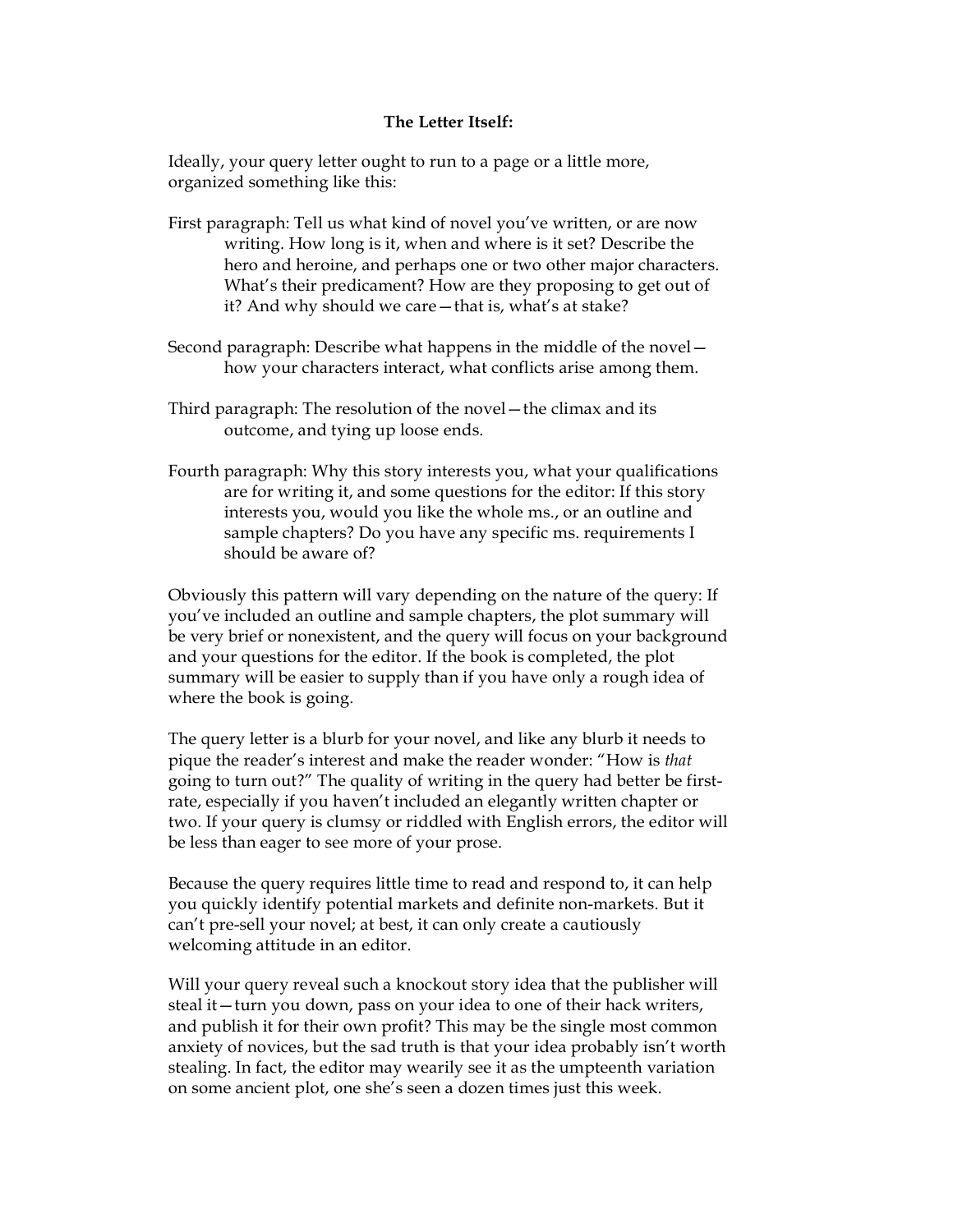This is not to say your idea should be positively weird; most story ideas in genre fiction are indeed variations on ancient plots. The trick is to make the variations appear to be fresh, surprising, and full of potential storytelling power.

For what it's worth, here is the letter I wrote proposing *Greenmagic* to Lester Del Rey. I could rely on his familiarity with my science-fiction novels, but even a pro in a new genre can be just another novice especially when the editor himself has been a highly successful pro longer than the author has been alive! (I should also point out that the eventual novel departed in many ways from the outline given here. As long as your departures work, the editor shouldn't mind.)

March 21, 1988

Dear Mr. Del Rey,

Owen Lock recently suggested that I consider doing a fantasy novel, and followed up by sending a number a recent Del Rey fantasy titles. The idea interested me from the start. After nine SF novels a change of genre sounded like fun, and I've always enjoyed fantasy.

So I've been reading some of the books Owen sent, and thinking about fantasy in general and Del Rey's requirements in particular. Here's the germ of an idea you might find worth considering.

One of the conventions of the form seems to be that political power must be gained and kept through magic, but that magicians rarely exercise power directly. This has always seemed a little strange to me—like Lee Iacocca acting as a "consultant" to some nebbish who happens to be a descendant of the original Chrysler. In Tolkien I can accept that Gandalf's job is indeed that of an advisor: we have an organization here in Canada that ships retired executives overseas to supply administrative wisdom to Third World companies, and Gandalf is doing something very similar in Middle Earth.

Some writers—including your own Barbara Hambly—suggest that the practice of magic is so fascinating and obsessive that magicians have no interest in the tedium of running a kingdom. When they do seek political power, their efforts are destructive and have to be undone by a hero who may be helped by some other magician.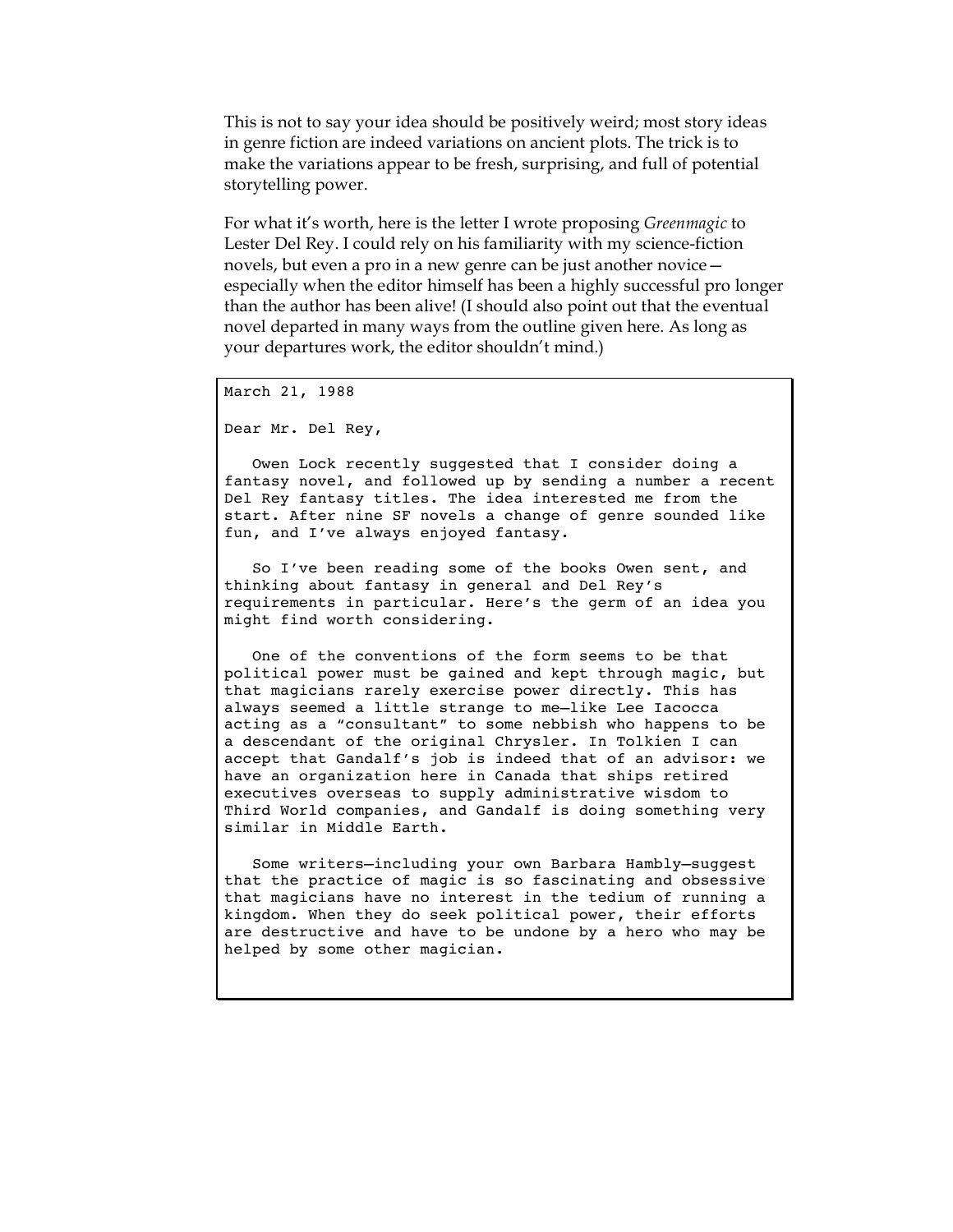The message in fantasy is always a pretty conservative one: We have come to a pretty pass, and drastic action is needed to put matters back as they once were in some ideal past. That ideal past is usually some form of feudalism; its modern forms don't look very pretty in Latin America, and it probably wasn't all that satisfying in medieval Europe.

The medieval European feudalists, however, had terrific media relations (apart from guys like Cervantes)—so good that people still get a bang out of knight-errantry, dragonslaying and sorcery.

Well, I'm thinking about a story in which the knights are low-tech Hell's Angels, their tame magicians are amoral neurotics, and there are no good old days to restore. If Earthsea's mages had to maintain a Balance, in my world it's a balance of terror: no magician gets a chance to become too powerful, because his jealous colleagues will gang up to destroy him. It's a world of black magic serving political causes, white magic serving personal desires—and green magic to combat oppression.

My story is called GREENMAGIC. It takes place in a world much like ours, but in which human tribes contend for a place with other races and beings. Magic works here, and it does indeed lock its practitioners into a trance-like state. To gain resources magicians work for warlords, who battle endlessly with one another and use magic as a convenient supplement to swords and catapults.

Some centuries before the story begins, the warlords' ancestors swept into a broad land of plains and mountains, conquering the simple farming tribes who had inhabited the land for millennia. Broken and enslaved, the natives are now a class of serfs. They support the warlords, as well as magicians, artisans, and merchants, in a mosaic of citystates.

Some of the serfs have escaped into the mountains, where they live precariously: the warlords' sons make forays into the mountaineer villages as a form of combat training. They also take slaves from the mountaineers, usually women.

One such mountaineer slave woman is pregnant. She bears her son on the manor of a warlord, names him Mory, and rears him in her traditions—including mountaineer magic, which he has a talent for. As he grows older, Mory's abilities attract the attention of a magician who takes him as an apprentice. The magician serves an ambitious warlord who dreams of building an empire, but foreign magicians use an unusual spell that drives Mory's master into a state of "lucid insanity": he sees the futility and misery of magicsupported warrior states, and refuses to follow his warlord's commands.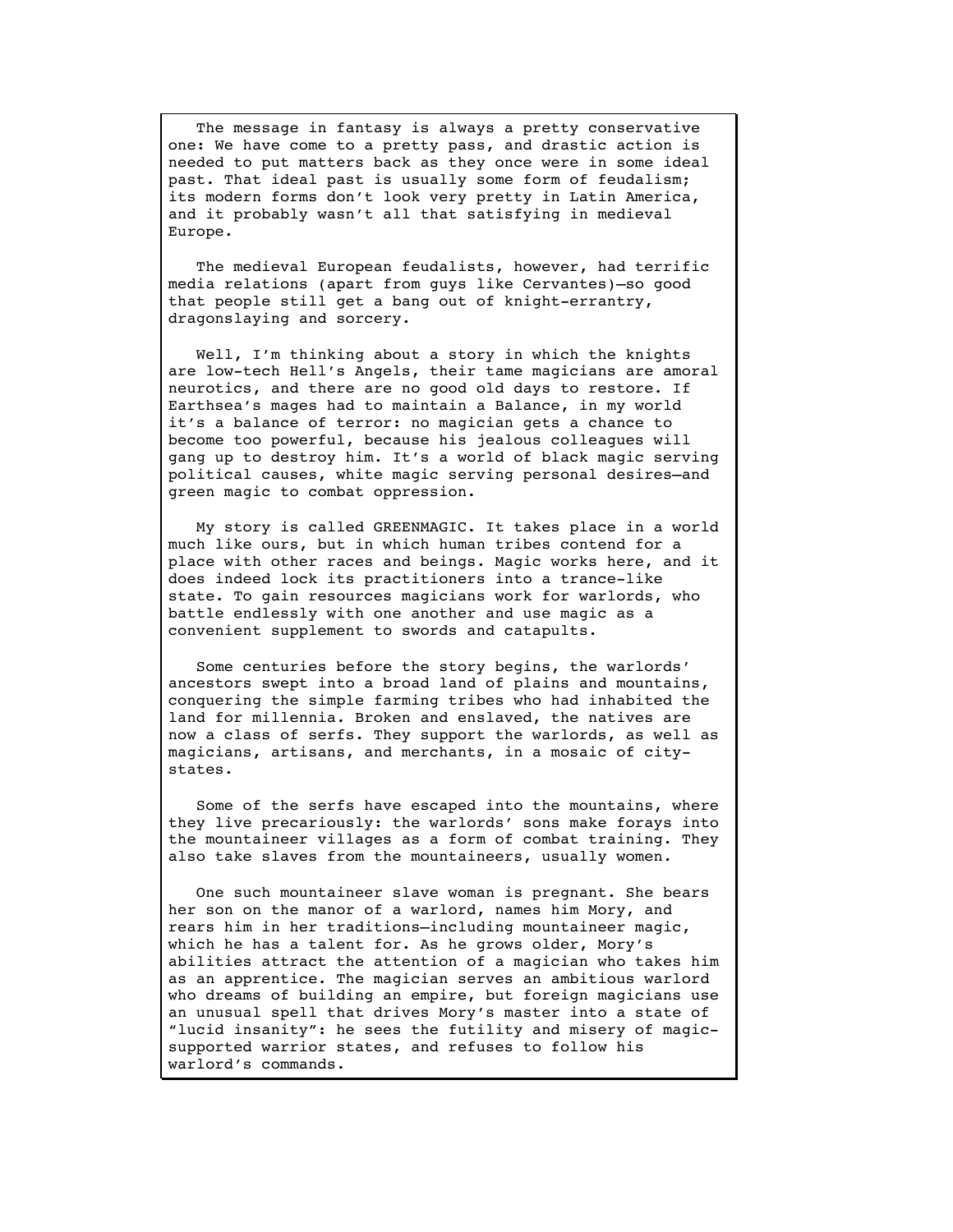The warlord executes his magician, and nearly does the same to Mory. But the young apprentice escapes, taking with him his master's lorebooks and apparatus—including the staff of Askeron, a powerful weapon in both physical and magical conflict, which other magicians would very much like to possess.

Hunted by his warlord and by enemy magicians, Mory escapes with the help of a serf girl and the Burrowers ancient relatives of the serfs who have hidden from the warlords in vast networks of caves and tunnels. Some of his old master's lucid insanity has invaded Mory's mind; he begins to dream of overthrowing the whole warlord society.

To do so, however, he must learn a great deal more magic, and to risk death not only from the warlords and magicians, but from the supernatural forces they are tampering with. In the process he gains an understanding of what he begins to call "greenmagic," a force that adds to the order and harmony in the world rather than lessening them.

By the end of the tale, Mory has gathered a force of human and inhuman allies against the warlords. In a climactic battle, greenmagic faces its harshest test and Mory is tempted to abandon it for the black magic of his enemies. In the end greenmagic triumphs and the warlords yield to Mory. His allies want to make him emperor, but he refuses: they must build their own society and run it themselves.

Obviously the success of a story like this will depend upon the vividness and believability of the fantasy world, and upon the characters and incidents. My almost-fantasy, Eyas, ought to give you some idea of how well I can do in this field. If you think the idea merits a more detailed outline, I'd be glad to develop one for you. Presumably the story would run about 100,000 words. My current novel, Gryphon, should be finished about the end of this summer, and if we made Greenmagic the next project it could be in your hands by the summer of '89. I look forward to your response.

Postscript: As it turned out, I couldn't finish *Greenmagic* until the spring of 1990—which was too late for prompt publication. So it had to wait until the spring of 1992, four years after I first proposed it. The moral is that you should never promise a complete manuscript for an earlier date than you can realistically manage.